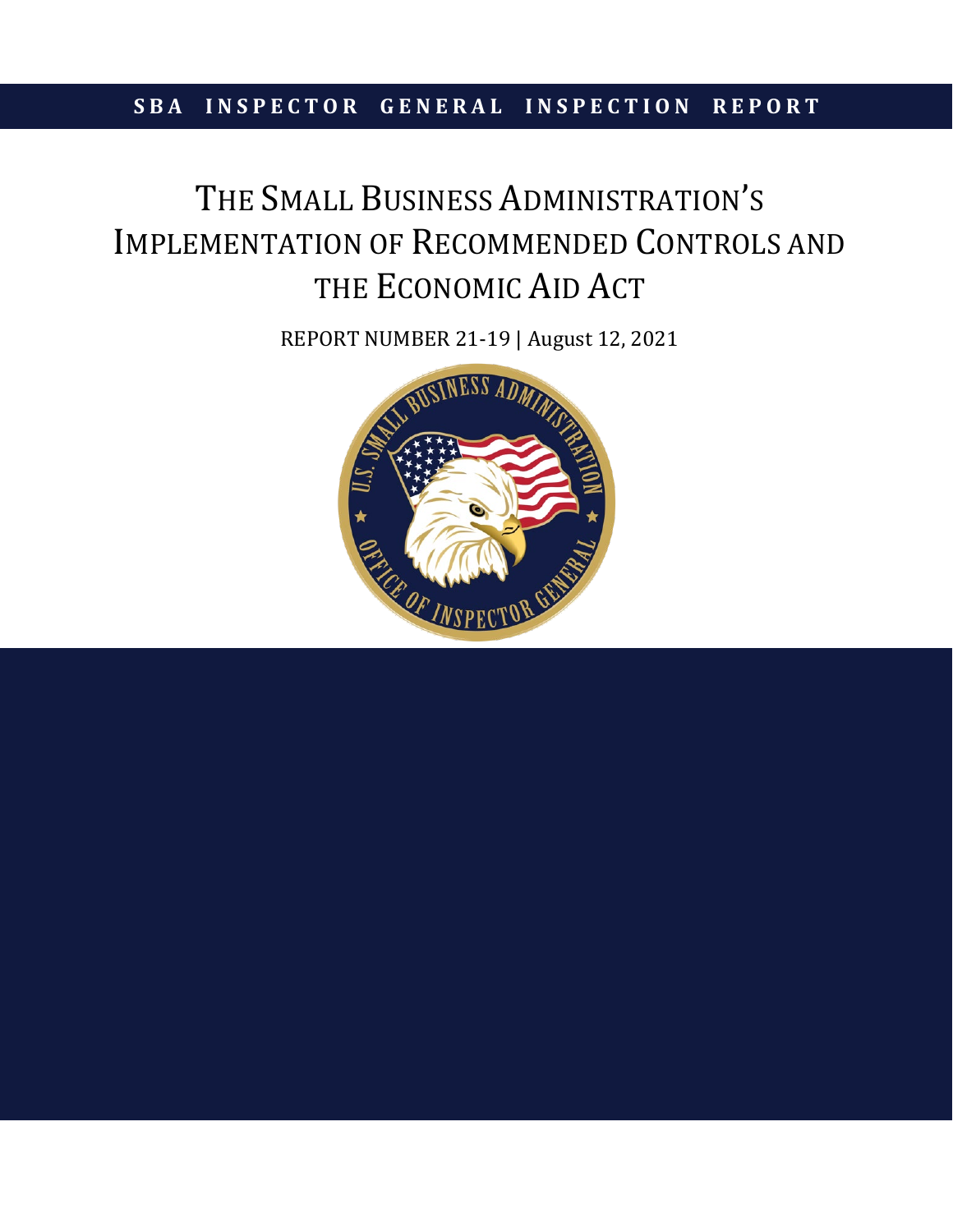

# EXECUTIVE SUMMARY

**THE SMALL BUSINESS ADMINISTRATION'S IMPLEMENTATION OF RECOMMENDED CONTROLS AND THE ECONOMIC AID ACT**

Report 21-19

August 12, 2021

#### **What OIG Reviewed**

The Economic Aid to Hard-Hit Small Businesses, Nonprofits, and Venues Act (Economic Aid Act) was enacted on December 27, 2020 to continue assistance under the Paycheck Protection Program (PPP) for small businesses financially impacted by the ongoing coronavirus pandemic. Under the Economic Aid Act, the PPP was extended to provide over \$284 billion in guaranteed SBA loans. The additional funds under the Economic Aid Act were available until March 31, 2021. The PPP Extension Act of 2021 later extended the program to June 30, 2021. The PPP ended on May 31, 2021 and lenders approved over \$277 billion in PPP funds under the Economic Aid Act.

On December 23, 2020, the Office of Inspector General (OIG) issued a memorandum on key PPPrelated recommendations at the request of the Small Business Administration (SBA) and in anticipation of the Economic Aid Act. Based on previous and ongoing reviews, OIG offered key recommendations to strengthen internal controls to prevent fraud and ensure only eligible businesses receive PPP funds.

Our objectives were to determine if SBA 1) considered prior OIG key recommendations to strengthen controls for ensuring eligibility and mitigating fraud and 2) implemented the PPP in accordance with the Economic Aid Act. To accomplish our objective, we reviewed the Economic Aid Act, SBA's Interim Final Rules and Frequently Asked Questions. We also assessed SBA Procedural Notices, a letter from the SBA Administrator, and PPP applications.

#### **What OIG Found**

SBA implemented or initiated action on all of the OIG recommendations to strengthen internal controls related to the PPP, as outlined in the OIG Key Recommendations memorandum. Overall, we found SBA implemented the PPP in accordance with the Economic Aid Act with two exceptions relative to the assessment of faith-based organizations and the issuance of guidance for farm credit system institution requirements. SBA did not 1) require an assessment of affiliation for faith-based organizations which contradicts its

internal control procedures and 2) issue guidance regarding farm credit system institutions to ensure requirements were met.

On February 22, 2021, the White House announced changes to the PPP to target the smallest businesses and businesses that were not helped in previous relief efforts. SBA implemented four of the five White House announced changes by issuing an Interim Final Rule, Frequently Asked Questions, and updated applications. However, SBA could not provide sufficient evidence that it established the \$1 billion set aside as required to provide additional assistance to sole proprietors, independent contractors, and self-employed individuals located in low- and moderate-income areas.

#### **OIG Recommendations**

We recommend SBA assess affiliation for faithbased organizations to ensure only eligible faithbased organizations receive the applicable PPP loans. We are not making any recommendations regarding the farm credit system institution requirements and the \$1 billion set aside because the PPP ended on May 31, 2021. We advised SBA that if future stimulus funds are made available with such requirements, SBA should ensure it implements the requirements accordingly.

#### **Agency Response**

SBA disagreed with the recommendation, stating it committed to not assessing or requiring lenders to assess the reasonableness of the faith-based organization's determination, which they believe met the intent of Congress. However, SBA clarified its PPP loan review plan and updated its affiliation worksheet to reflect that affiliation rules do not<br>apply for faith-based organizations. This organizations. recommendation is considered resolved and closed upon issuance of this report based on SBA's final decision not to assess the reasonableness of faithbased determinations and its revised updated affiliation worksheet.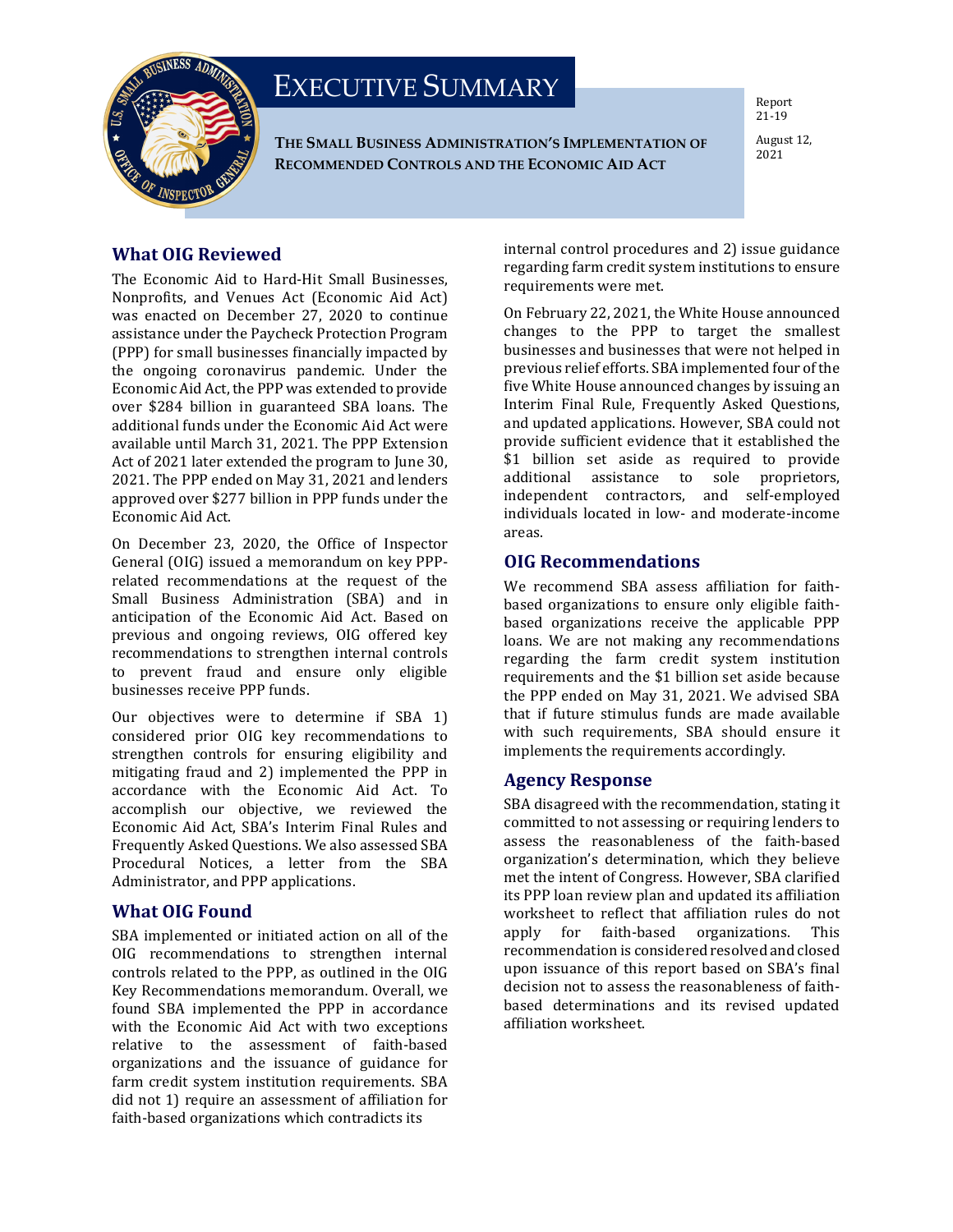

# **Office of Inspector General**

U.S. Small Business Administration

- **DATE:** August 12, 2021
- **TO:** Isabella Casillas Guzman Administrator
- **FROM:** Hannibal "Mike" Ware Inspector General

**SUBJECT:** Small Business Administration's Implementation of Recommended Controls and the Economic Aid Act

This report presents the results of our analysis of the Small Business Administration's Implementation of Recommended Controls and the Economic Aid Act. We considered management's comments on the draft of this report when preparing the final report. Management disagreed with the recommendation.

We appreciate the cooperation and courtesies provided by your staff. If you have any questions or need additional information, contact Teresa Gray, Director of Credit Programs Group, or Andrea Deadwyler, Assistant Inspector General for Audits, at (202) 205-6586.

cc: Patrick Kelley, Associate Administrator, Office of Capital Access Antwaun Griffin, Chief of Staff Arthur Plews, Deputy Chief of Staff Peggy Delinois Hamilton, General Counsel, Office of General Counsel John Miller, Deputy Associate Administrator, Office of Capital Access Michael Simmons, Attorney Advisor, Office of General Counsel Martin Conrey, Attorney Advisor, Office of General Counsel Rafaela Monchek, Director, Office of Continuous Operations and Risk Management Jason Bossie, Chief Financial Officer Tonia Butler, Director, Internal Controls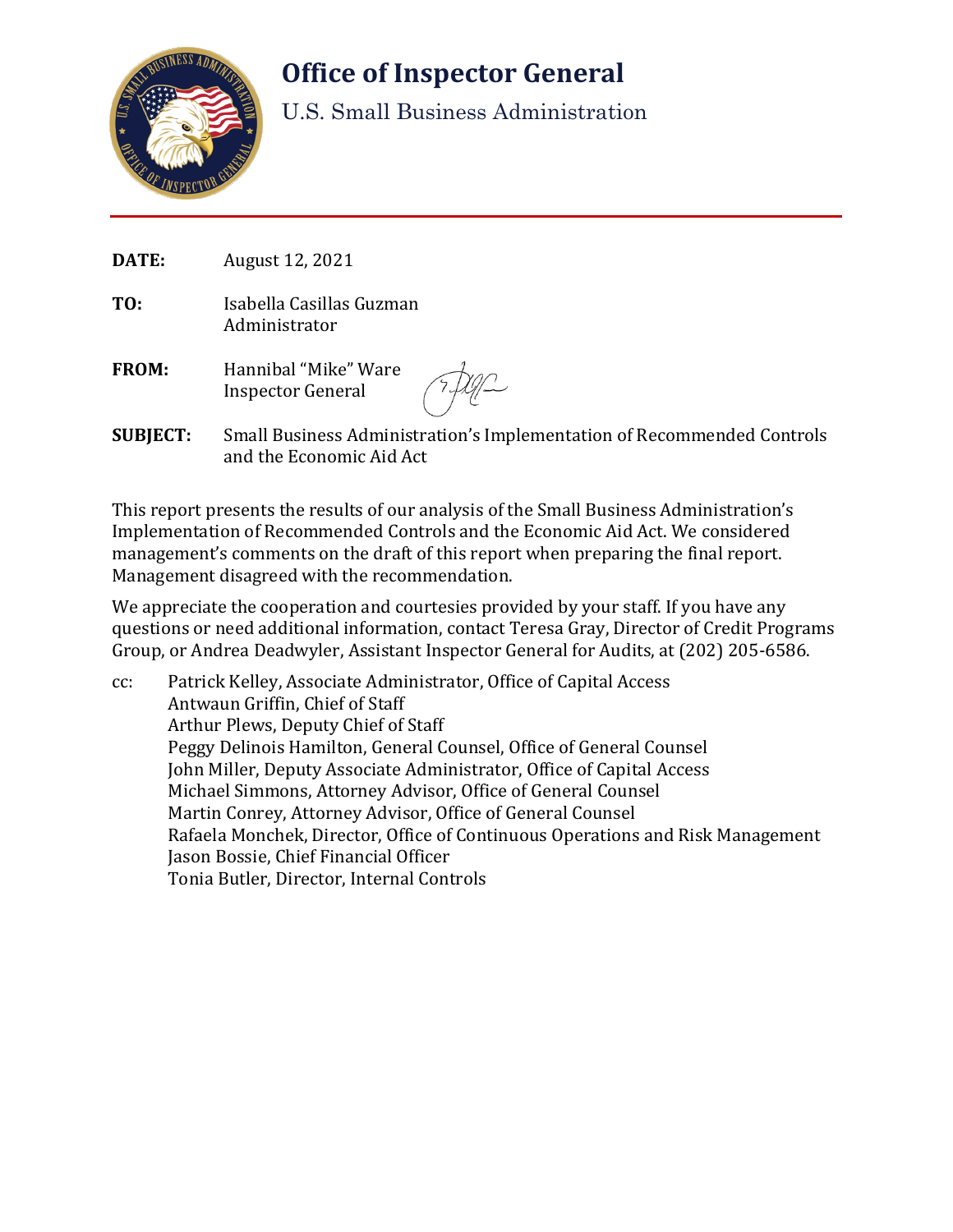# **Table of Contents**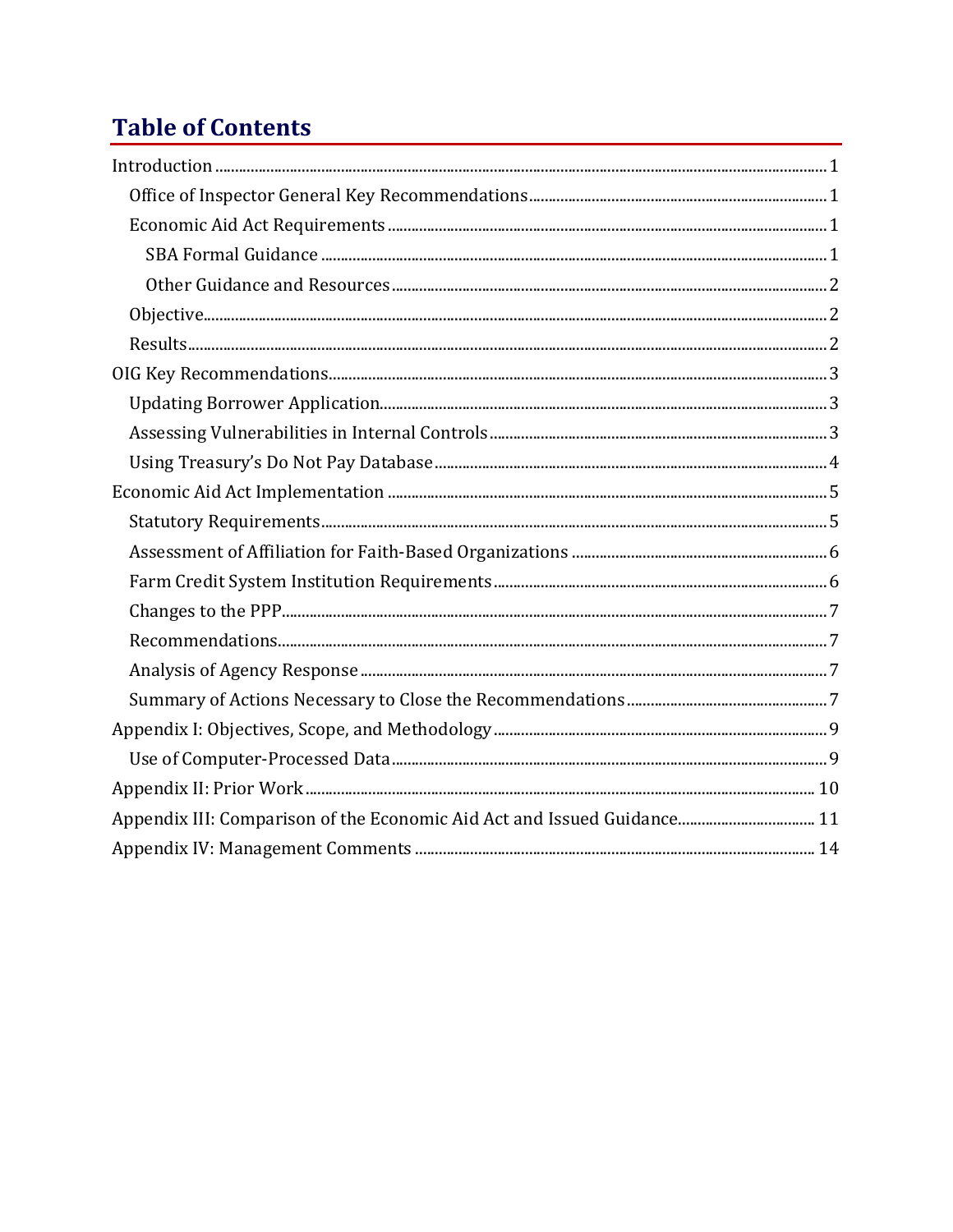## **Introduction**

On December 27, 2020, Congress enacted the Economic Aid to Hard-Hit Small Businesses, Nonprofits, and Venues Act to continue financial assistance through the Paycheck Protection Program (PPP) for small businesses impacted by the coronavirus pandemic. The PPP had been established in late March 2020 by the Coronavirus Aid, Relief, and Economic Security (CARES) Act.

Under the Economic Aid Act, the PPP was extended through March 31, 2021 to provide over \$284 billion in guaranteed SBA loans. The loans can be used for a small business' payroll, rent, utility payments, and other limited uses and can be forgiven if loan proceeds were used in accordance with the law. In addition, certain eligible borrowers who had previously received a PPP loan could apply for additional PPP funds. The PPP Extension Act of 2021 extended the program through June 30, 2021 although additional funds remain available until September 30, 2021. However, the PPP ended on May 31, 2021 and lenders approved over \$277 billion in PPP funds under the Economic Aid Act.

## **Office of Inspector General Key Recommendations**

In response to a request from the former Administrator of the Small Business Administration and in anticipation of the imminent passage of the Economic Aid Act, the Office of Inspector General (OIG) issued a memorandum, "Key Recommendations Based on Lessons Learned from Prior COVID-19 Economic Injury Disaster and Paycheck Protection Program Loan Programs," on December 23, 2020. We offered SBA several recommendations based on our previous and ongoing reviews to strengthen internal controls to prevent fraud and ensure only eligible businesses receive PPP funds.

## **Economic Aid Act Requirements**

SBA was required to issue PPP-related regulations to carry out certain provisions of the Act within 10 days of enactment of the Economic Aid Act. The Act made several changes to PPP, including the processes for making PPP loans, loan increases, loan forgiveness, additional eligible expenses, loan eligibility, and conflict of interest disclosures.

The Act also allowed eligible existing PPP borrowers to access funds as a "second draw" PPP loan. The borrowers were required to meet specific requirements, including having 300 or fewer employees and a decrease in gross receipts.

#### **SBA Formal Guidance**

As of March 12, 2021, SBA issued four Interim Final Rules to carry out changes made to PPP by the Economic Aid Act, as follows:

- 1. Interim Final Rule on Paycheck Protection Program as Amended by Economic Aid Act, issued January 6, 2021
- 2. Interim Final Rule on Paycheck Protection Program Second Draw Loans, issued January 6, 2021
- 3. Interim Final Rule on Paycheck Protection Program Loan Forgiveness Requirements and Loan Review Procedures as Amended by Economic Aid Act, issued January 19, 2021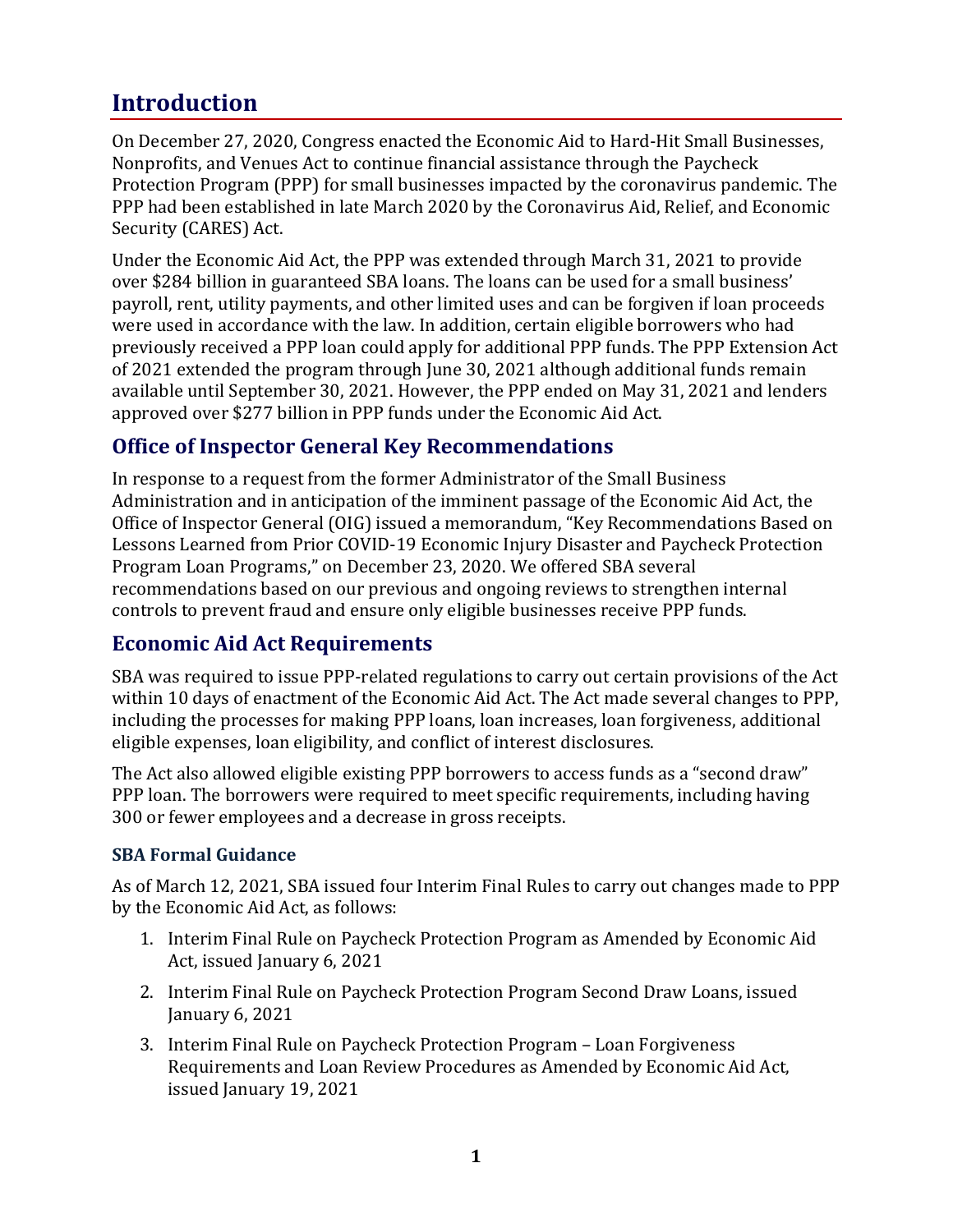4. Interim Final Rule on Paycheck Protection Program – Revisions to Loan Amount Calculation and Eligibility, issued March 3, 2021

In addition to the Interim Final Rules, SBA issued six Procedural Notices that addressed implementation of the Economic Aid Act, primarily related to eligibility, PPP loan increases, loan forgiveness, and loan reviews.

#### **Other Guidance and Resources**

As of March 12, 2021, SBA had also issued four borrower application forms, four lender forms, and three loan forgiveness applications. The agency also updated existing Frequently Asked Questions (FAQs) and issued guidance on how to calculate maximum loan amounts. In addition, SBA provided informational slides and PPP platform user guides.

#### **Objective**

Our objectives were to determine if SBA 1) considered prior key OIG recommendations to strengthen controls for ensuring eligibility and mitigating fraud and 2) implemented the PPP in accordance with the Economic Aid Act.

#### **Results**

SBA has either implemented or begun taking action on all of the OIG recommendations to strengthen internal controls related to the PPP, as outlined in the OIG Key Recommendations memorandum. SBA updated the PPP borrower application to include a field for the North American Industry Classification System code and borrower demographic information. The agency established controls to verify that the loan amount does not exceed the maximum amount per employee, the maximum number of employees, or other applicable size standards. SBA also required verifying that businesses were established before the mandated date and that loan applicants were not included on Treasury's Do Not Pay death records.

Overall, we determined SBA implemented the PPP in accordance with the Economic Aid Act. SBA accomplished this by issuing guidance and providing other resources, including informational slides and PPP platform user manuals, to clarify requirements and how to perform related tasks. However, we determined that SBA's guidance did not require an assessment of affiliation for faith-based organizations to ensure these borrowers met eligibility requirements. SBA also did not issue guidance for farm credit system institution requirements to ensure these institutions met requirements.

We also determined that SBA generally issued guidance in accordance with the February 22, 2021, White House announcement of changes to the PPP. [1](#page-5-0) However, SBA did not provide sufficient evidence that it created the required a \$1 billion set-aside or that it issued related guidance for eligible sole proprietors, independent contractors, and selfemployed individuals.

<span id="page-5-0"></span><sup>1</sup> "Fact [Sheet: Biden-Harris Administration Increases Lending to Small Businesses in Need, Announces Changes to PPP to](https://www.whitehouse.gov/briefing-room/statements-releases/2021/02/22/fact-sheet-biden-harris-administration-increases-lending-to-small-businesses-in-need-announces-changes-to-ppp-to-further-promote-equitable-access-to-relief/)  [Further Promote Equitable Access to Relief,"](https://www.whitehouse.gov/briefing-room/statements-releases/2021/02/22/fact-sheet-biden-harris-administration-increases-lending-to-small-businesses-in-need-announces-changes-to-ppp-to-further-promote-equitable-access-to-relief/) Executive Office of the President, February 22, 2021. Accessed February 23, 2021.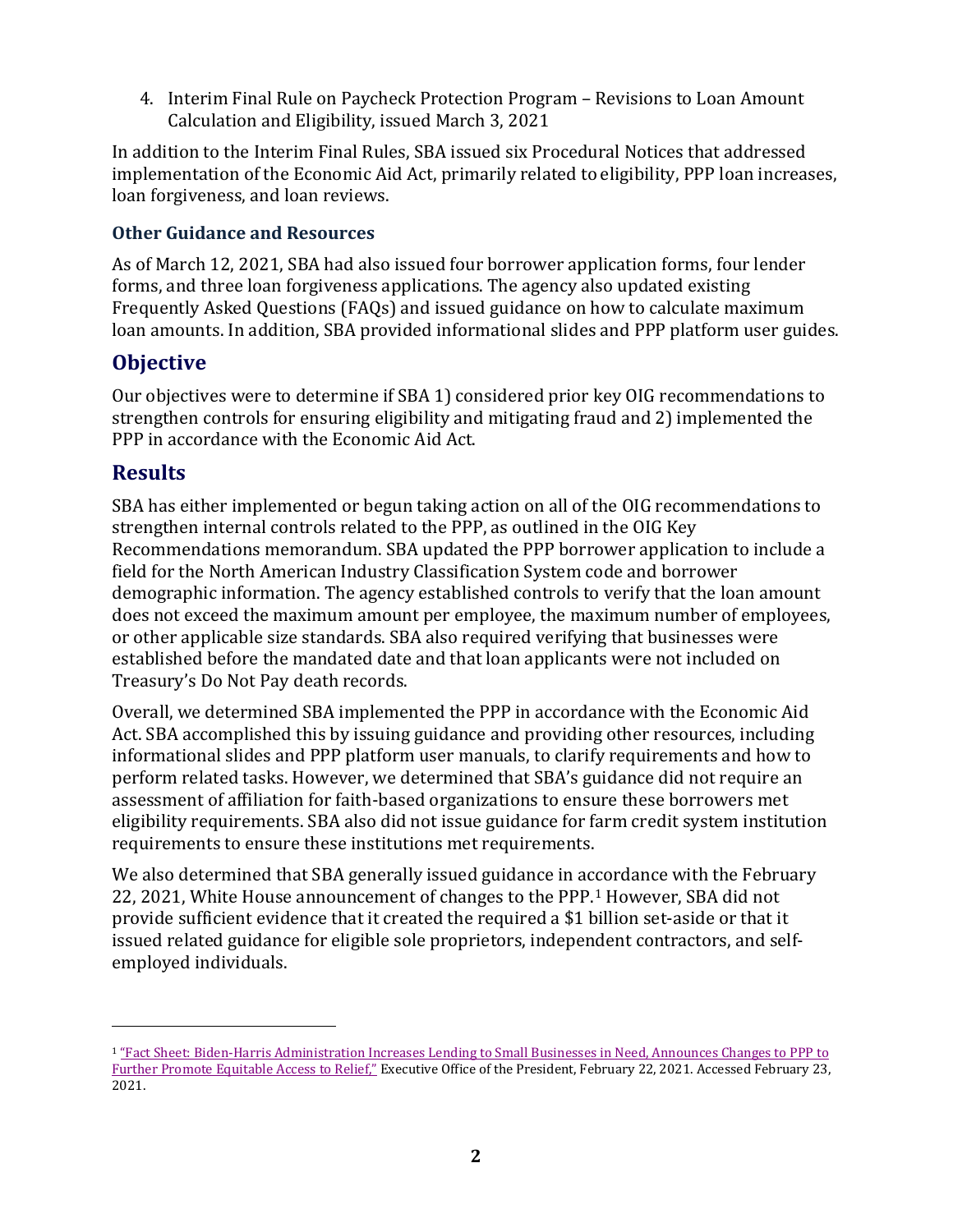# **OIG Key Recommendations**

SBA implemented two recommendations on updating borrower applications and began taking action on two recommendations to strengthen internal controls to prevent fraud and ensure only eligible businesses receive PPP funds, as outlined in the OIG Key Recommendations memorandum.

### **Updating Borrower Application**

OIG recommended SBA update the PPP borrower application to include a field for the North American Industry Classification System code for the business category and the business description to prevent potentially ineligible loan approvals. SBA updated the PPP borrower application to include a field for the code that can be used to identify the business description.

OIG also recommended SBA revise the borrower application to include borrower demographic information. SBA updated the PPP borrower application to include a request for borrower demographic information.

## **Assessing Vulnerabilities in Internal Controls**

OIG recommended SBA assess vulnerabilities in internal controls and strengthen or implement necessary internal controls to address ineligible loans and potential fraud. OIG found that, at minimum, it was critical for SBA to implement a process to ensure lenders validate the following:

- The loan amount does not exceed the maximum amount per employee.
- The business was established before the mandated date. Verifying the date may require coordination with the Treasury to confirm what dates the business applied for and received a Taxpayer Identification Number.
- The loan amount does not exceed the maximum number of employees or other applicable size standards.

SBA management began taking action by establishing controls to verify that the maximum loan amount calculation did not include annual salary of any individual employee in excess of \$100,000. SBA also established controls to verify that monthly payroll costs were accurately calculated and verified against supporting documentation.

In addition, SBA required lenders to validate that any self-employed individual, independent contractor, or sole proprietor was established before the mandated date of February 15, 2020. Through automated and manual PPP loan reviews, SBA verified all businesses were in operation on or before February 15, 2020.

SBA established controls through Interim Final Rules, FAQs, and related guidance documents to ensure borrowers met standards, such as having 500 or fewer employees and SBA's alternative size standards for borrower eligibility. Related guidance documents included the Paycheck Protection Program Loan Review Plan, Forgiveness Review Guide, and PPP maximum eligible amount calculator.

In addition, SBA established a hold code for disqualifying businesses not in operation before February 15, 2020, and two hold codes for borrower eligibility size standard requirements in an SBA Procedural Notice that was effective on February 10, 2021.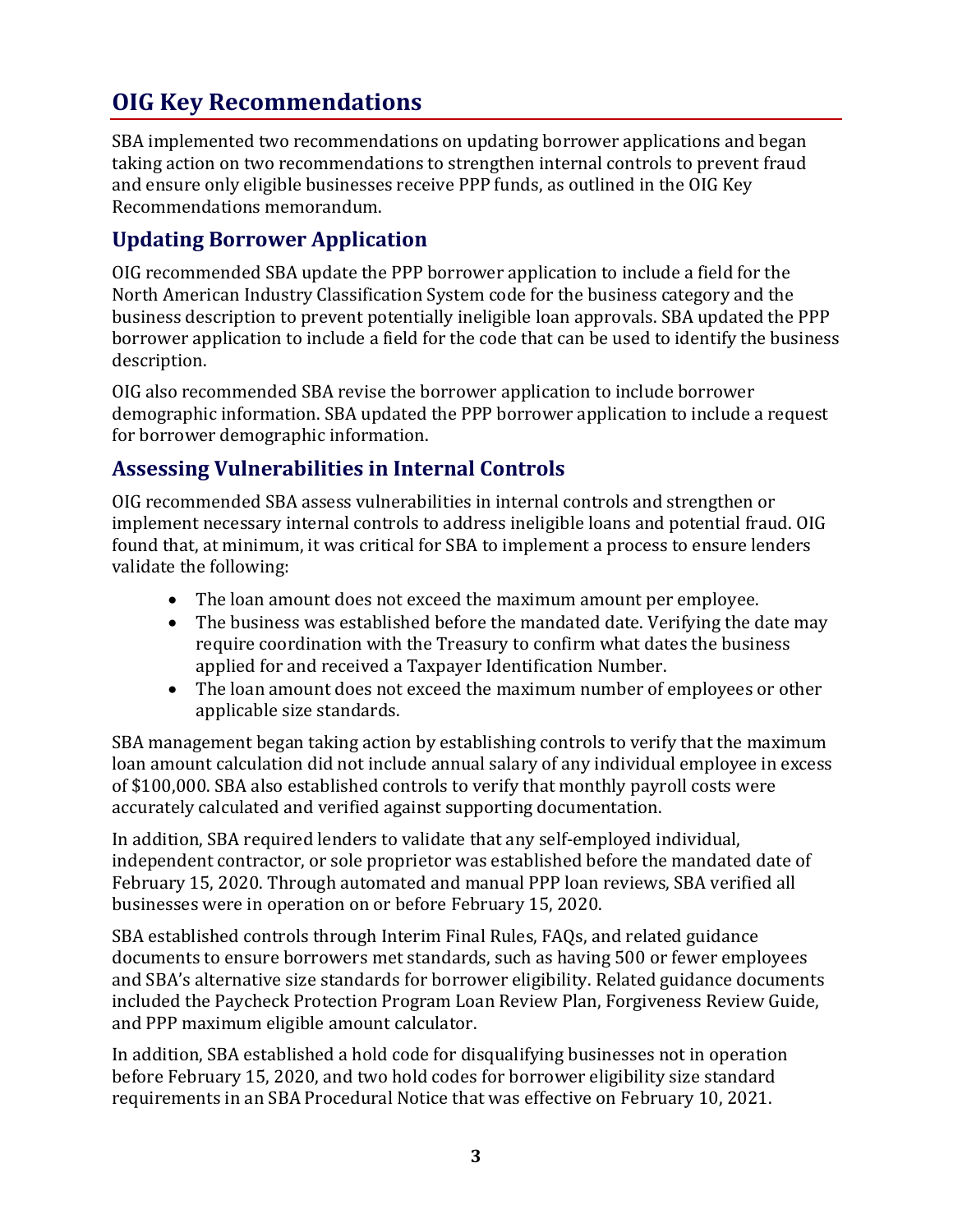According to the SBA Procedural Notice, the hold codes are part of SBA's front-end compliance checks on PPP loans.

## **Using Treasury's Do Not Pay Database**

OIG recommended SBA coordinate with Treasury to develop a technical solution to enable use of Treasury's Do Not Pay database to determine loan applicant eligibility and prevent improper payments before the release of any federal funds. SBA has taken steps to coordinate with Treasury regarding access to the Treasury's Do Not Pay List.

In February 2021, SBA was able to obtain and use death source data sets in the Treasury's Do Not Pay database. SBA has continued to coordinate with Treasury to gain full access to other data sets in the Do Not Pay database, including the Treasury Offset Program Debt Check, which identifies potential borrowers who are delinquent on federal nontax debt and child support obligations. An SBA Procedural Notice effective February 10, 2021, established the following three hold codes related to the Treasury's Do Not Pay List subsets for front-end compliance checks on PPP loans:

- "46 Death Sources" includes deceased records from the Department of Defense, Department of State, Social Security Administration, and obituary and probate death data.
- "47 System for Award Management Exclusions" identifies persons excluded from receiving federal contracts, certain subcontracts, and federal financial and non-financial assistance and benefits.
- "48 Treasury Offset Program and Credit Alert Interactive Verification Reporting System" shows persons delinquent on federal nontax debts and other debts owed to federal agencies, child support obligations, or in default on direct or guaranteed federal loans.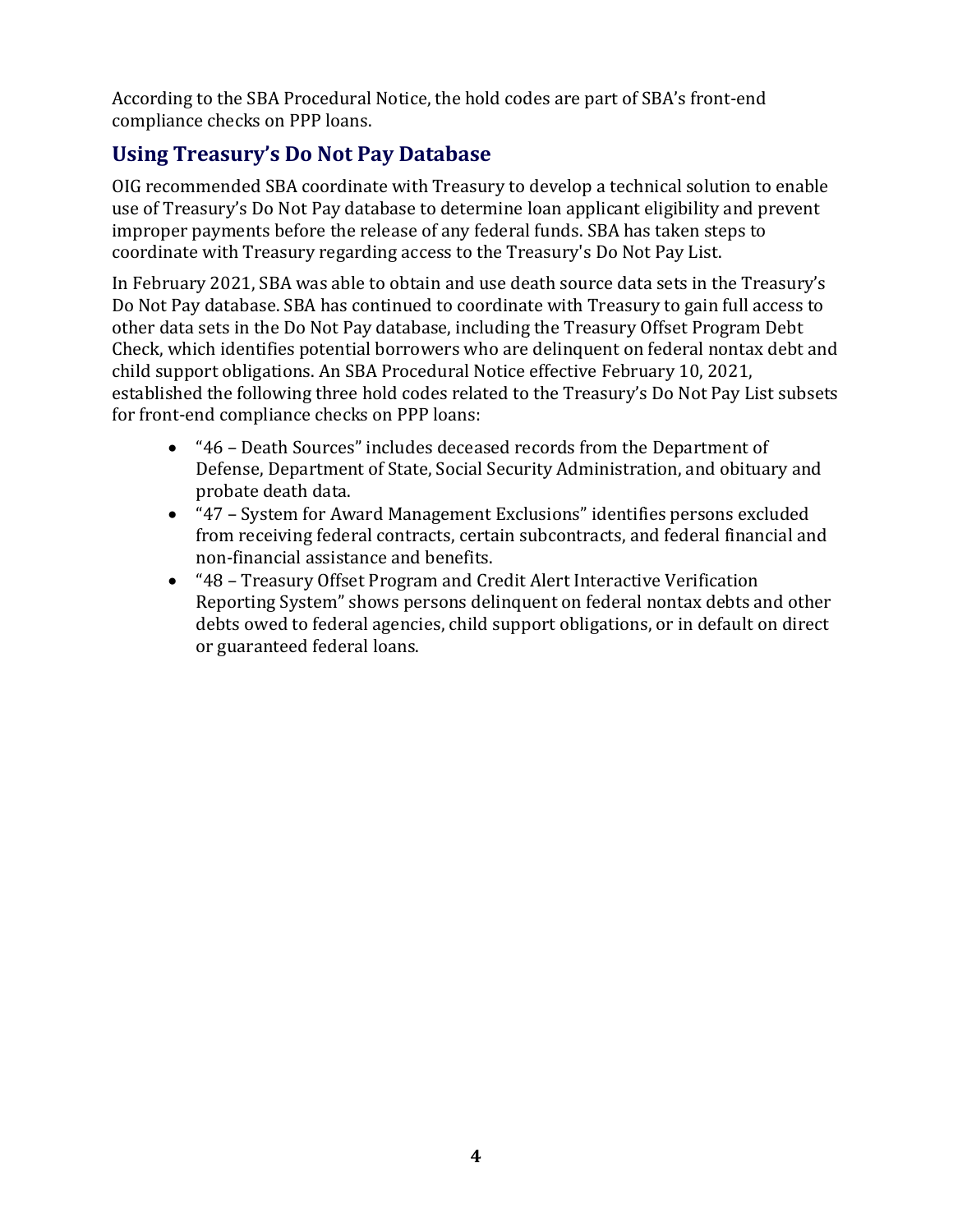# **Economic Aid Act Implementation**

Overall, we found SBA implemented the PPP in accordance with the Economic Aid Act. SBA accomplished this by issuing guidance and providing other resources including informational slides and PPP platform user manuals to understand requirements and how to perform related tasks. SBA issued Interim Final Rules, Procedural Notices, Frequently Asked Questions, and seven updated applications that include the North American Industry Classification System code as well as the applicant's demographic information.

However, SBA's January 6 Interim Final Rule did not require an assessment of affiliation for faith-based organizations, which contradicts SBA's internal control procedures. SBA also did not issue guidance on farm credit system institution requirements to comply with the Economic Aid Act.

We also determined SBA issued guidance in accordance with White House changes to the PPP. However, we identified one area that SBA did not address to ensure additional assistance was provided to eligible sole proprietors, independent contractors, and selfemployed individuals.

#### **Statutory Requirements**

As of March 5, 2021, SBA had complied with six statutory deadlines for the issuance of regulations for the PPP. SBA met the deadlines by issuing Interim Final Rules, Procedural Notices, a letter from the SBA Administrator, a Forgiveness Audit Plan, and an updated forgiveness application. SBA also provided other resources, such as informational slides and updated PPP platform user manuals to implement the PPP.

The Economic Aid Act required SBA to issue PPP related regulations by January 6, 2021.[2](#page-8-0) SBA met this deadline, issuing two Interim Final Rules on January 6. One of the interim rules outlined key PPP loan provisions, including eligibility of applicants, the PPP lending process, loan increases, and loan forgiveness. The second interim rule explained loan terms, eligibility requirements, and application process for second draw PPP loans.

SBA also met the following deadlines to comply with the Act:

- established a one-page certification for loan forgiveness by January 20, 2021<sup>[3](#page-8-1)</sup>
- submitted a forgiveness audit plan to Congress by February 10, 2021<sup>[4](#page-8-2)</sup>
- issued guidance addressing barriers to accessing capital for minority, underserved, veteran, and women-owned businesses by January 6, 2021[5](#page-8-3)
- issued guidance on eligibility for the full and partial returns of PPP funds by January 13, 2021[6](#page-8-4)

<span id="page-8-0"></span><sup>2</sup> Economic Aid to Hard-Hit Small Businesses, Nonprofits, and Venues Act; Section 303, December 27, 2020.

<span id="page-8-1"></span><sup>3</sup> Economic Aid to Hard-Hit Small Businesses, Nonprofits, and Venues Act; Section 307(a)(3), December 27, 2020.

<span id="page-8-2"></span><sup>4</sup> Economic Aid to Hard-Hit Small Businesses, Nonprofits, and Venues Act; Section 307(a)(3), December 27, 2020.

<span id="page-8-3"></span><sup>5</sup> Economic Aid to Hard-Hit Small Businesses, Nonprofits, and Venues Act; Section 311(a), December 27, 2020.

<span id="page-8-4"></span><sup>6</sup> Economic Aid to Hard-Hit Small Businesses, Nonprofits, and Venues Act; Section 312(b), December 27, 2020.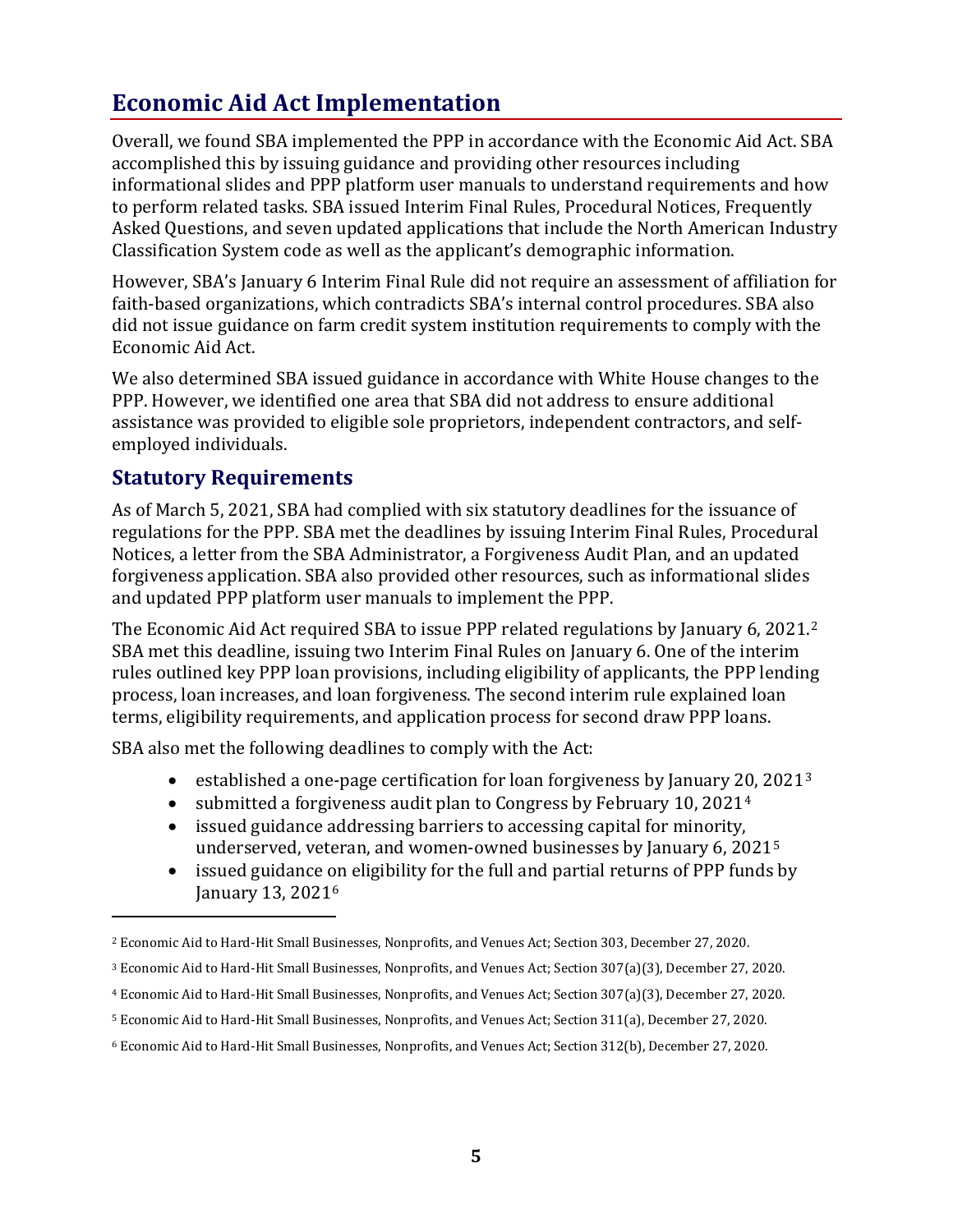• issued guidance on PPP loan forgiveness related to Economic Injury Disaster Loans by January 11, 2021[7](#page-9-0)

## **Assessment of Affiliation for Faith-Based Organizations**

We determined that SBA met the intent of the Economic Aid Act requirement on faithbased organizations by clarifying the eligibility of churches and religious organizations. SBA's January 6 Interim Final Rule states affiliation rules for faith-based organizations do not apply, including any relationship to a parent or subsidiary and other applicable aspects of organizational structure or form.

A faith-based organization applying for PPP loans may rely on a reasonable, good faith interpretation in determining whether its relationship to any other person, group, organization, or entity is exempt from the affiliation rules.[8](#page-9-1)

SBA's Paycheck Protection Program Loan Review Plan requires an affiliation check to determine whether the borrower appropriately met PPP eligibility requirements. SBA's January 6 Interim Final Rule states it will not assess and will not require participating lenders to assess the reasonableness of a faith-based organization's affiliation determination, which contradicts SBA's internal control procedures. Without assessing the faith-based organization's determination, SBA cannot provide reasonable assurance that faith-based organizations meet affiliation exemption standards (See Appendix III). Although SBA management stated the affiliation check will include faith-based organizations, they did not provide support documentation as to how SBA will ensure it is done.

### **Farm Credit System Institution Requirements**

We determined that SBA did not implement the Farm Credit System Institution requirements of the Economic Aid Act. The Act states, "with respect to the application of Farm Credit Administration capital requirements, a loan 1) shall receive a risk weight of zero percent and 2) shall not be included in the calculation of any applicable leverage ratio or other applicable capital ratio or calculation."[9](#page-9-2)

An SBA official stated they did not issue the related guidance because the Farm Credit Administration is responsible for regulating Farm Credit System Institutions. However, SBA is responsible for implementation of the PPP and should have coordinated with the Farm Credit Administration to issue guidance to ensure correct application of capital requirements. We are not making a recommendation regarding this matter because the PPP ended on May 31, 2021. If future PPP funds are made available with a requirement for farm credit institutions, SBA should ensure it issues related guidance in coordination with the Farm Credit Administration (See Appendix III).

<span id="page-9-0"></span><sup>7</sup> Economic Aid to Hard-Hit Small Businesses, Nonprofits, and Venues Act; Section 333(e)(1), December 27, 2020.

<span id="page-9-1"></span><sup>8</sup> Interim Final Rule – Paycheck Protection Program as Amended by Economic Aid Act, January 6, 2021.

<span id="page-9-2"></span><sup>9</sup> Economic Aid to Hard-Hit Small Businesses, Nonprofits, and Venues Act; Section 314(b)(3)(A), December 27, 2020.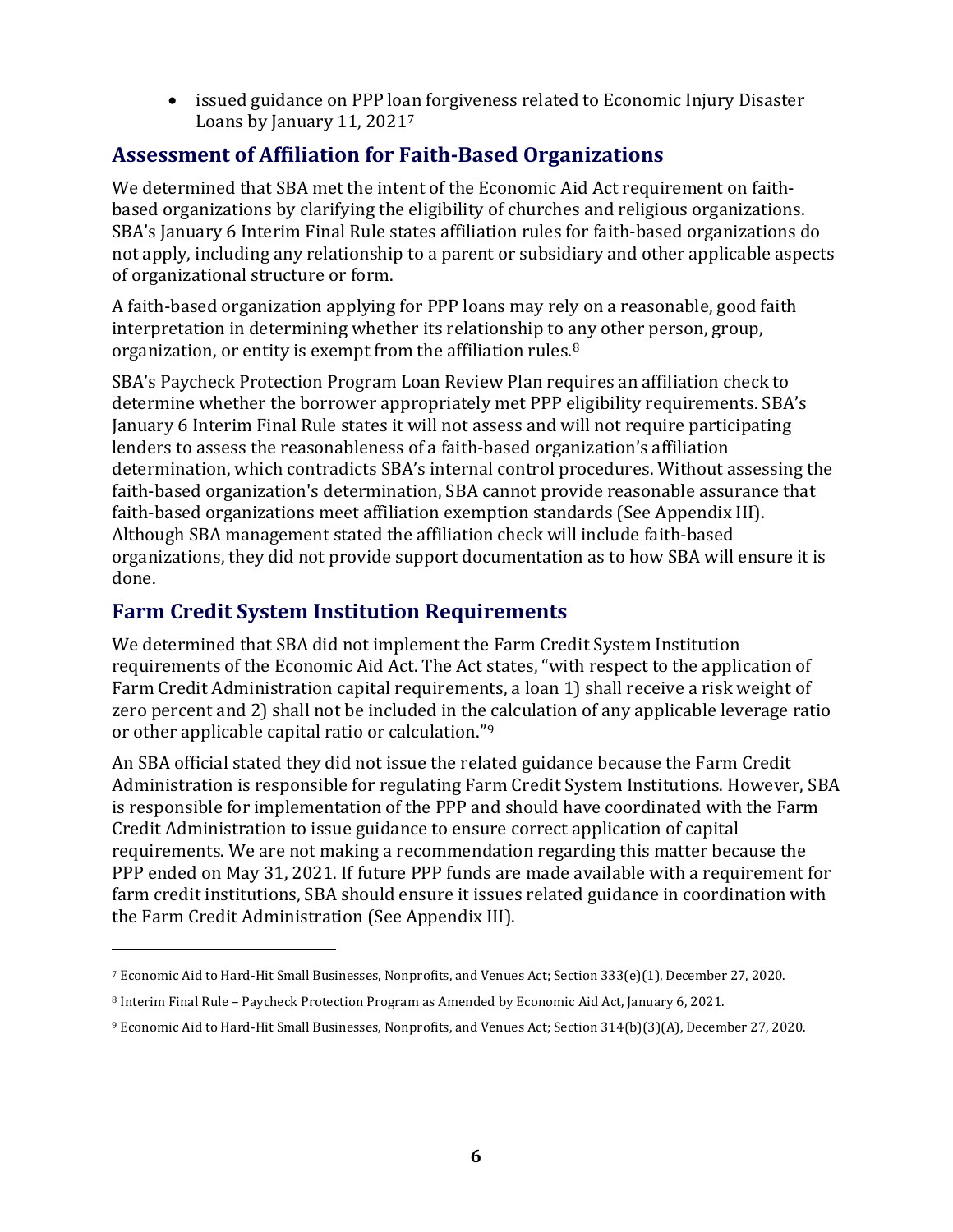## **Changes to the PPP**

On February 22, 2021, the White House announced five significant changes to the PPP to target the smallest businesses.

SBA implemented four of the five changes by issuing an Interim Final Rule, Frequently Asked Questions, and updated applications. SBA did not fully implement changes related to providing assistance to eligible sole proprietors, independent contractors, and selfemployed individuals.

The Administration's release called for additional assistance to sole proprietors, independent contractors, and self-employed individuals. SBA was required to establish a \$1 billion set aside for businesses without employees that are located in low- and moderateincome areas.

According to SBA, it established the \$1 billion set aside. However, SBA could not provide sufficient evidence to support that a set aside was established and that it issued related guidance for the eligible borrower's awareness. As a result, SBA cannot provide reasonable assurance that additional assistance was provided to sole proprietors, independent contractors, and self-employed individuals in accordance with the White House changes. We are not making a recommendation regarding this matter because the PPP ended on May 31, 2021. If future PPP funds are made available with a requirement for set asides, SBA should ensure it establishes the set asides and issues related guidance.

#### **Recommendations**

We recommend the Administrator direct the Associate Administrator of the Office of Capital Access to:

1. Assess affiliation for faith-based organizations to ensure only eligible faith-based organizations received the applicable PPP loans.

## **Analysis of Agency Response**

SBA management provided formal comments to the draft report, which are included in their entirety in Appendix IV. Management disagreed with the recommendation. We considered management's comments when preparing this final report.

## **Summary of Actions Necessary to Close the Recommendations**

The following details the status of our recommendations and the actions necessary to close them.

#### **Recommendation 1**

Assess affiliation for faith-based organizations to ensure only eligible faith-based organizations received the applicable PPP loans.

#### **Status: Resolved**

SBA management disagreed with this recommendation stating the agency committed that it would not assess nor require participating lenders to assess the reasonableness of the faith-based organization's determination. Management stated it allowed an exemption for faith-based organizations and would rely on their reasonable, good faith interpretation to determine if the exemption would apply. Further, management stated the exemption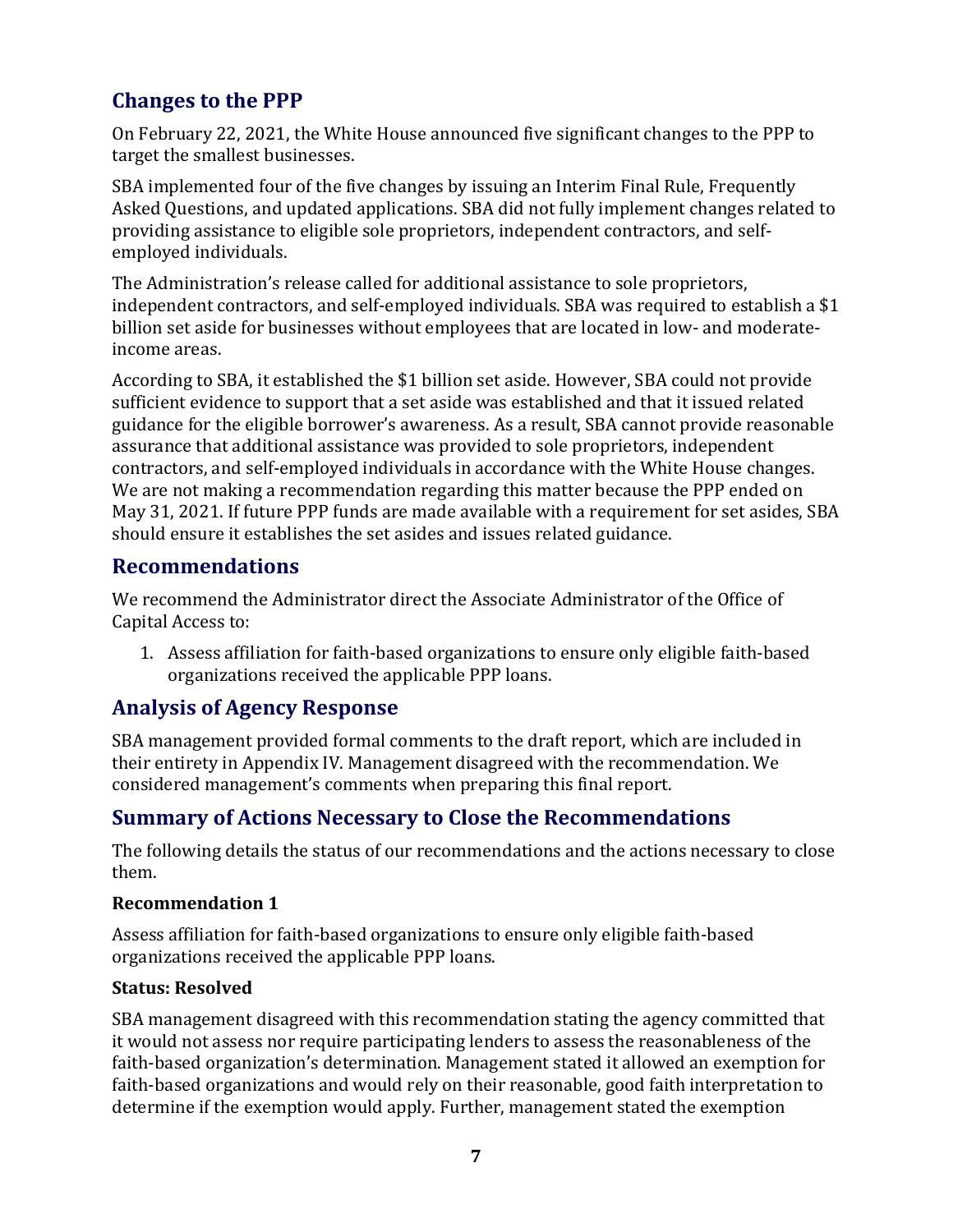properly met the intent of Congress by clarifying the eligibility of these organizations. According to management, reversing course on this commitment would violate policies set in Interim Final Rules and be challenged as contrary to the intent of Congress.

In the report, we acknowledge that SBA met the intent of Congress by clarifying the eligibility of faith-based organizations. We also noted that SBA's PPP Loan Review Plan was not consistent with its Interim Final Rule regarding affiliation for faith-based organizations. During our review, SBA indicated it would perform eligibility assessments of faith-based organizations as indicated in its PPP Loan Review Plan. However, in management's comments, SBA reversed its position, stating it will not assess, nor require lenders to assess the reasonableness of the faith-based organization's determination. In subsequent correspondence, SBA clarified its PPP loan review plan and updated its affiliation worksheet in June 2021 to reflect that affiliation rules do not apply for faith-based organizations, which is consistent with its Interim Final Rule.

This recommendation is considered resolved and closed upon issuance of this report based on SBA's final decision not to assess the reasonableness of faith-based determinations and its revised updated affiliation worksheet that corresponds to the Interim Final Rule. We will consider any potential risks associated with this decision as we plan and prioritize future oversight work in this area.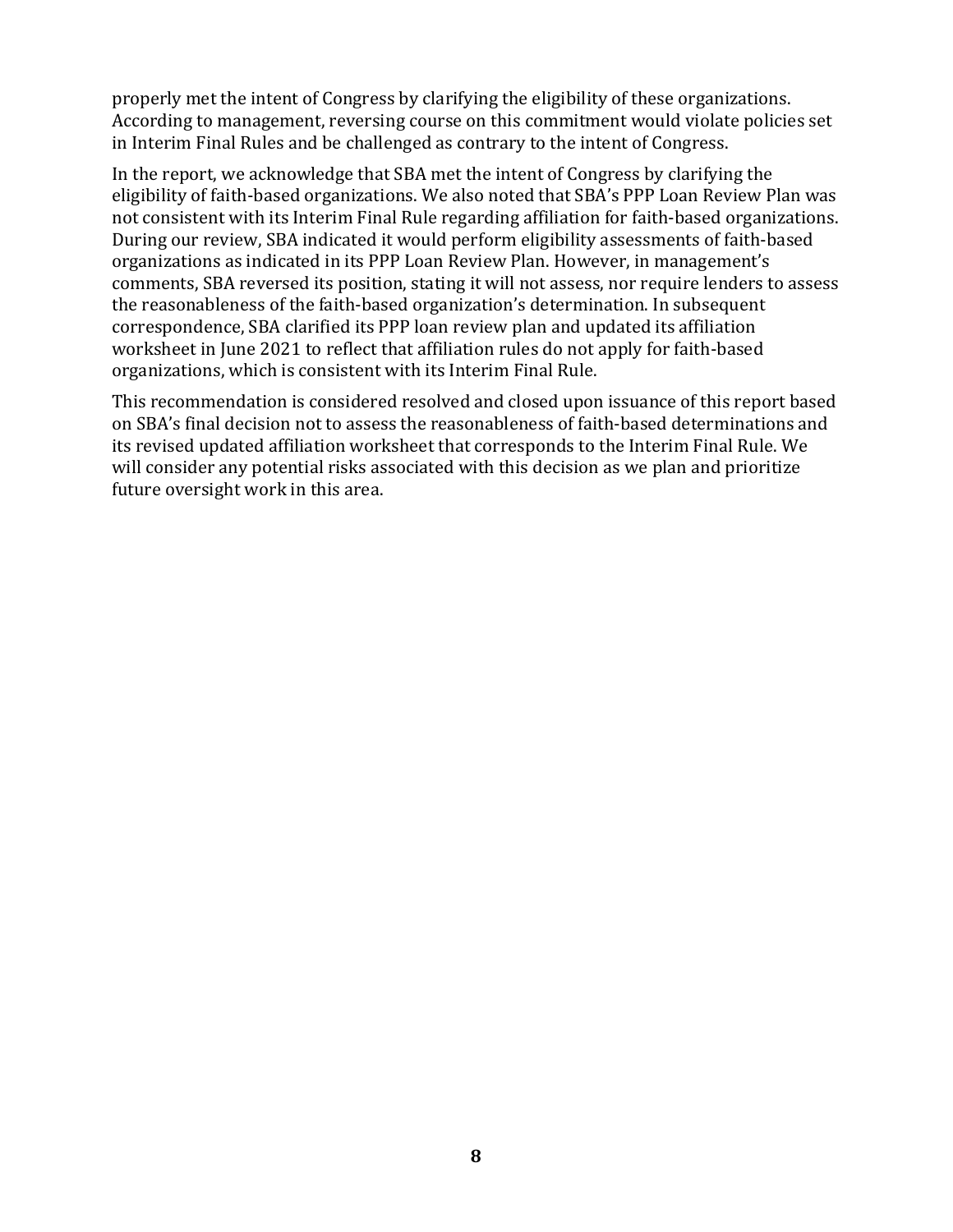# **Appendix I: Objectives, Scope, and Methodology**

Our objectives were to determine if SBA 1) considered prior OIG key recommendations to strengthen controls for ensuring eligibility and mitigating fraud and 2) implemented the PPP in accordance with the Economic Aid Act.

To accomplish our objectives, we reviewed all relevant federal regulations, policies, procedures, and guidance, including the:

- Economic Aid Act
- CARES Act
- Paycheck Protection Program and Health Care Enhancement Act
- Paycheck Protection Program Flexibility Act of 2020
- Interim Final Rules
- Frequently Asked Questions
- Procedural Notices
- PPP program forms
- PPP changes announced by the White House

We interviewed officials from the Office of Capital Access about implementation of PPP according to the Act. We also reviewed OIG's prior work on the PPP to determine whether SBA took OIG recommendations into account when meeting the Economic Aid Act's requirements.

We did not validate whether controls established by SBA accomplished intended outcomes. In addition, we did not test to ensure borrowers or lenders were complying with SBA's PPP guidance. This analysis does not take the place of audit follow-up for the key recommendations of related OIG projects. We undertook this analysis of SBA's consideration of key OIG recommendations to meet the objectives of this project only. Accordingly, to close recommendations from any related OIG reports, SBA must follow the standard OIG audit process.

We conducted this inspection in accordance with the Council of the Inspectors General on Integrity and Efficiency's *Quality Standards for Inspection and Evaluation*. Those standards require that we adequately plan and perform the evaluation to obtain sufficient and appropriate evidence to provide a reasonable basis for our findings and conclusions based on our objectives. We believe that the evidence provides a reasonable basis for our conclusions based on our objectives.

#### **Use of Computer-Processed Data**

We did not rely on computer processed data for this review.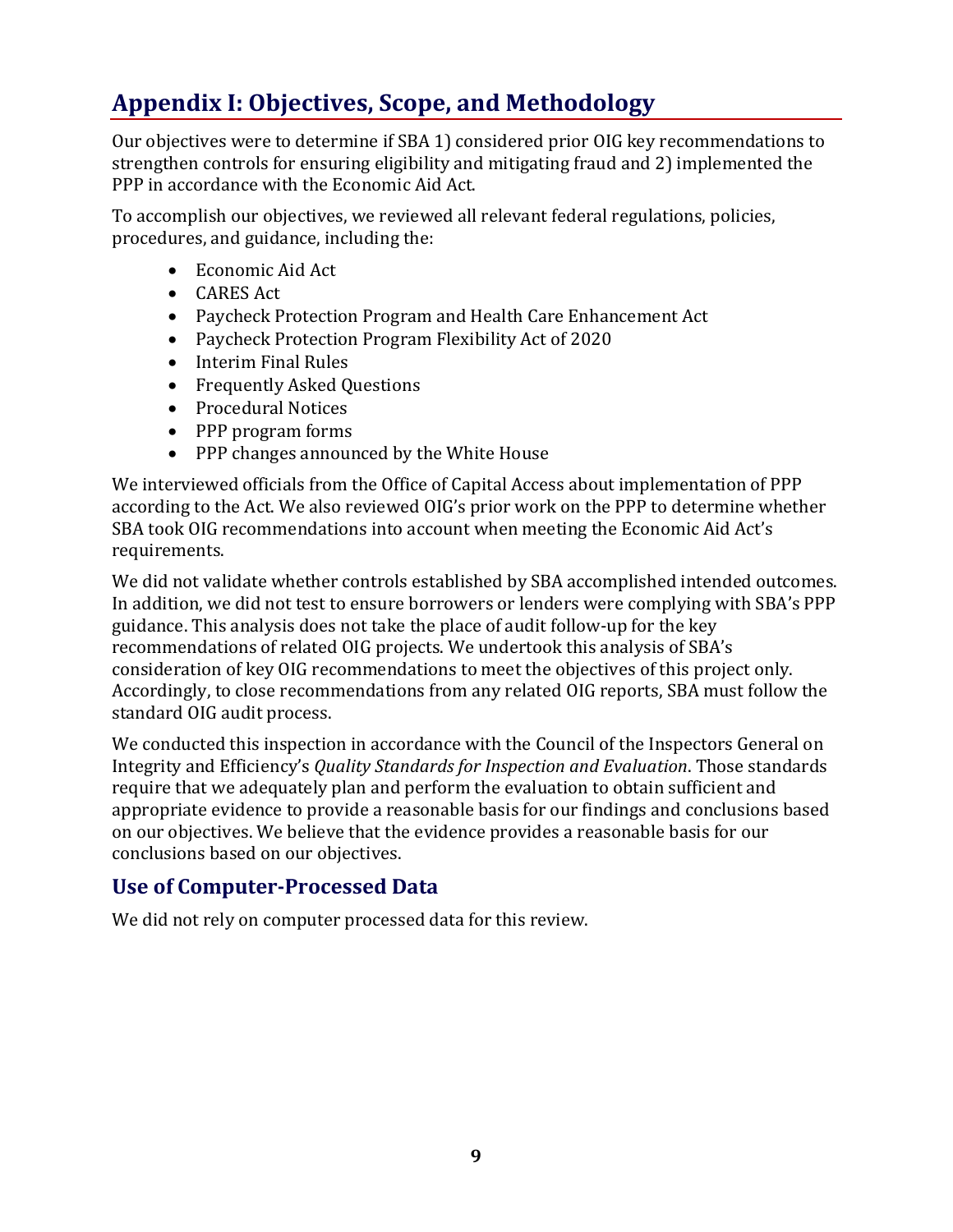# **Appendix II: Prior Work**

#### *Inspection of SBA's Implementation of the Paycheck Protection Program* **(Report 21- 07, January 14, 2021).**

We found SBA's hurry to lend capital to businesses was at the expense of controls that could have reduced the likelihood of ineligible or fraudulent business obtaining a PPP loan. In addition, aspects of SBA's implementation of the PPP will prevent Congress and SBA management from having the information needed to determine if program objectives were fully met. We also determined some aspects of SBA's initial implementation of the PPP were not executed efficiently. We made six recommendations to improve SBA's program.

#### *Paycheck Protection Program Loan Recipients on the Department of Treasury's Do Not Pay List* **(Report 21-06, January 11, 2021).**

After receiving thousands of complaints of fraud, OIG collaborated with the U.S. Department of the Treasury to identify high-risk transactions related to financial assistance to small businesses. We found SBA needed to take immediate action to limit improper payments. We made three recommendations to establish more effective oversight controls related to the PPP and continue to work with SBA to resolve the recommendations.

#### *Small Business Administration's Implementation of the Paycheck Protection Program Requirements* **(Report 20-14, May 8, 2020).**

We found SBA's Interim Final Rules for implementing the PPP and the Frequently Asked Questions mostly aligned with the CARES Act. We found four areas that did not fully align with CARES Act's provisions:1) prioritizing underserved and rural markets, 2) loan proceeds eligible for forgiveness, 3) guidance on loan deferments, and 4) registration of loans. We suggested five actions to address our findings.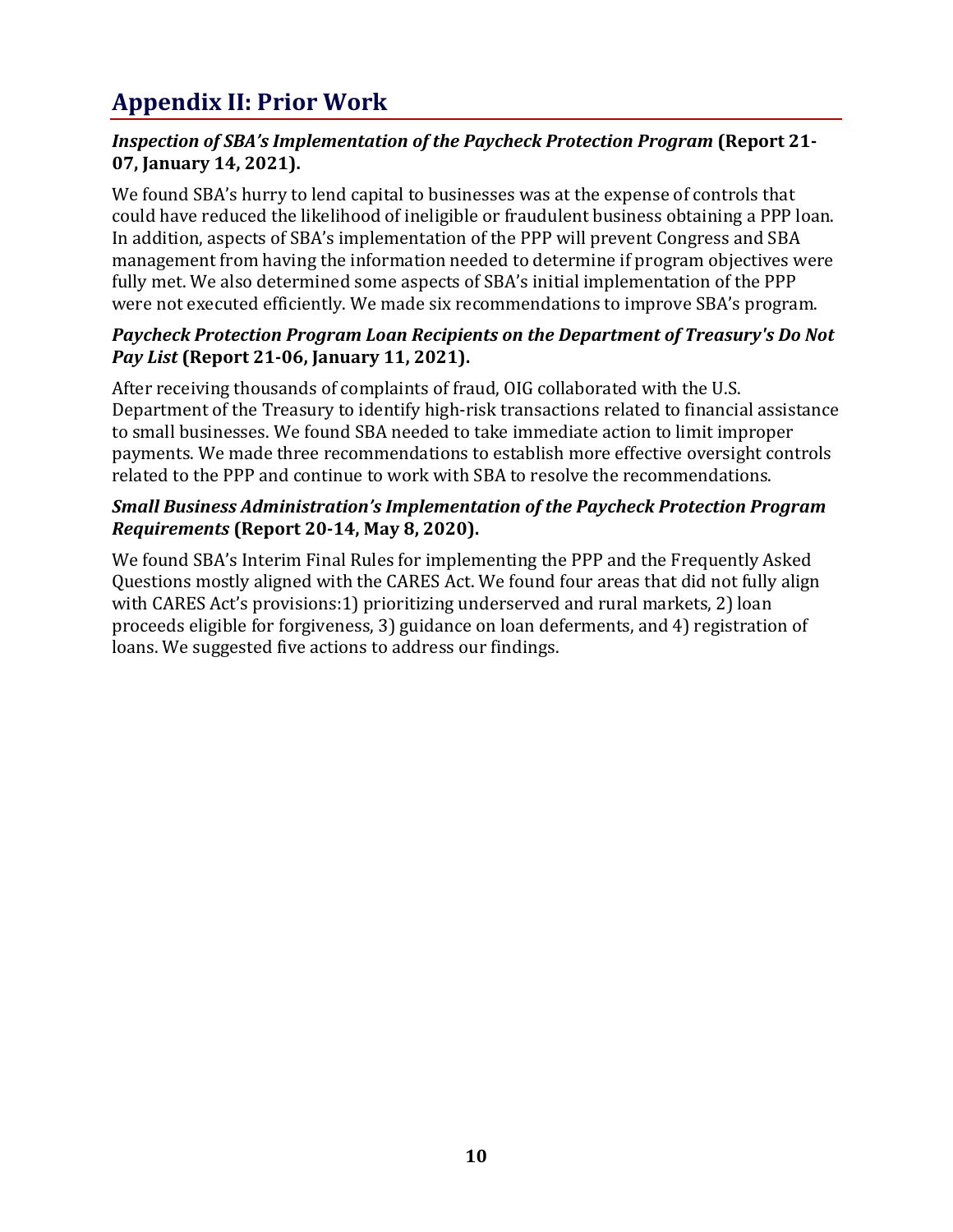## **Appendix III: Comparison of the Economic Aid Act and Issued Guidance**

This comparison is based on the finding titled Economic Aid Act Implementation and does not include the entirety of the Economic Aid Act.

| Section 311. Paycheck protection program second<br>Interim Final Rule: Paycheck Protection Program<br>SBA did not issue any additional guidance to<br>as Amended by the Economic Aid Act Effective<br>address Section 311 clause (c) of the<br>draw loans.<br>January 6, 2021 (IFR1) Section B.3.<br>Economic Aid Act.<br>(c) Eligible Churches and Religious Organizations.<br>c. Faith-Based Organizations<br>(1) Sense of Congress. - It is the sense of Congress that<br>the interim final rule of the Administration entitled<br>This rule exempts otherwise qualified faith-based<br>"Business Loan Program Temporary Changes;<br>organizations from the SBA's affiliation rules,<br>Paycheck Protection Program" (85 Fed. Reg. 20817<br>including those set forth in 13 CFR part 121, where<br>(April 15, 2020)) properly clarified the eligibility of<br>the application of the affiliation rules would<br>churches and religious organizations for loans made<br>substantially burden those organizations' religious<br>under paragraph (36) of section 7(a) of the Small<br>exercise. For the reasons described in 85 Fed. Reg.<br>Business Act (15 U.S.C. 636(a)).<br>20817, the SBA's affiliation rules, including those<br>set forth in 13 CFR part 121, do not apply to the<br>relationship of any church, convention or<br>association of churches, or other faith-based<br>organization or entity to any other person, group,<br>organization, or entity that is based on a sincere<br>religious teaching or belief or otherwise<br>constitutes a part of the exercise of religion. This<br>includes any relationship to a parent or subsidiary<br>and other applicable aspects of organizational<br>structure or form. A faith-based organization<br>seeking loans under this program may rely on a<br>reasonable, good faith interpretation in<br>determining whether its relationship to any other<br>person, group, organization, or entity is exempt<br>from the affiliation rules under this provision, and<br>SBA will not assess, and will not require<br>participating lenders to assess, the reasonableness<br>of the faith-based organization's determination. |  |
|-------------------------------------------------------------------------------------------------------------------------------------------------------------------------------------------------------------------------------------------------------------------------------------------------------------------------------------------------------------------------------------------------------------------------------------------------------------------------------------------------------------------------------------------------------------------------------------------------------------------------------------------------------------------------------------------------------------------------------------------------------------------------------------------------------------------------------------------------------------------------------------------------------------------------------------------------------------------------------------------------------------------------------------------------------------------------------------------------------------------------------------------------------------------------------------------------------------------------------------------------------------------------------------------------------------------------------------------------------------------------------------------------------------------------------------------------------------------------------------------------------------------------------------------------------------------------------------------------------------------------------------------------------------------------------------------------------------------------------------------------------------------------------------------------------------------------------------------------------------------------------------------------------------------------------------------------------------------------------------------------------------------------------------------------------------------------------------------------------------------------------------------------------------------------------------------|--|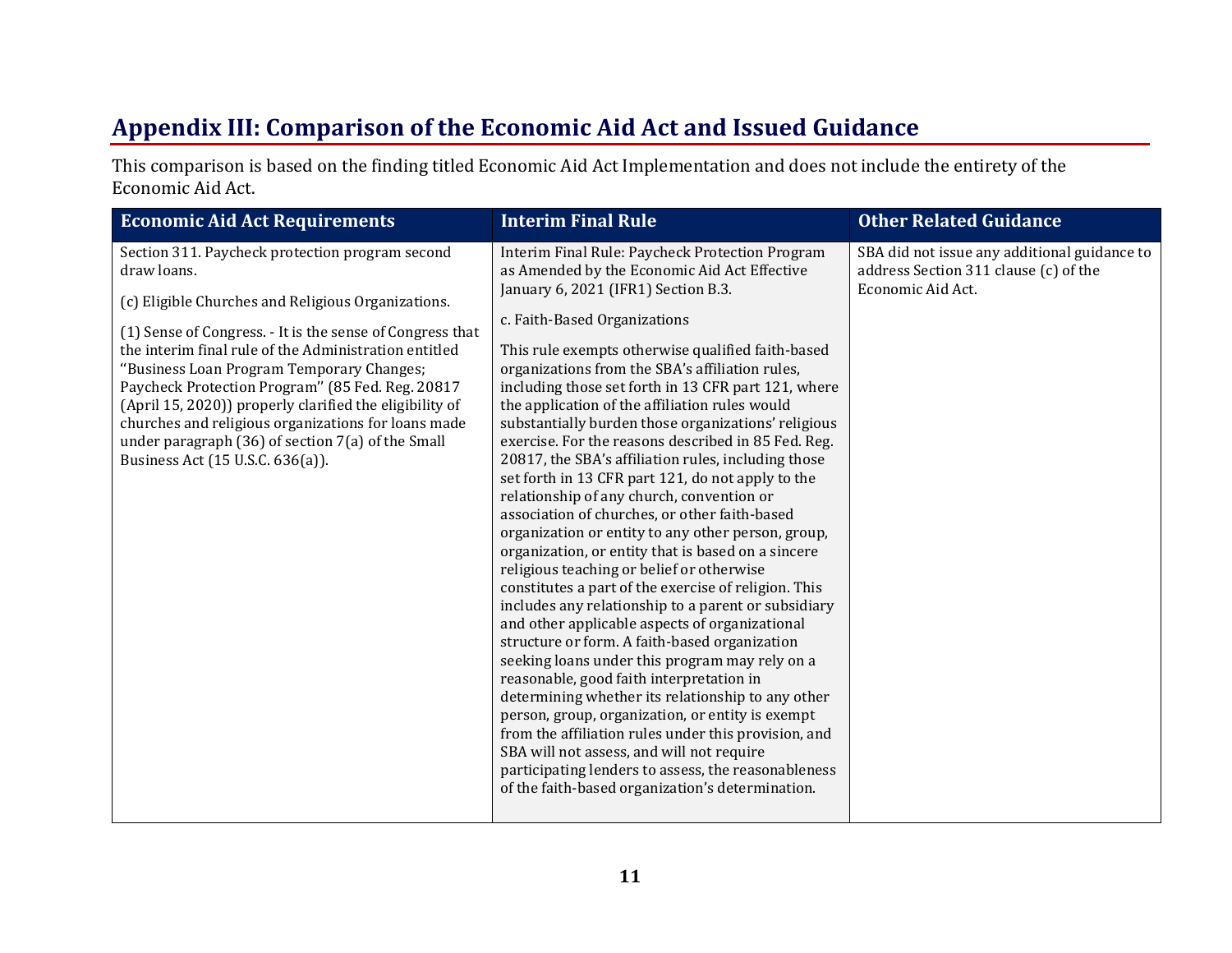| (Continued from previous page) | Interim Final Rule: Paycheck Protection Program<br>Second Draw Loans Effective January 6, 2021<br>(IFR2) Section III.<br><b>B.</b> Affiliation Rules<br>SBA also adopted a religious exemption to the<br>affiliation rules by regulation (See section $(B)(3)(c)$<br>of IFR1), which applies to Second Draw PPP loans. | (Continued from previous page) |
|--------------------------------|------------------------------------------------------------------------------------------------------------------------------------------------------------------------------------------------------------------------------------------------------------------------------------------------------------------------|--------------------------------|
|                                |                                                                                                                                                                                                                                                                                                                        |                                |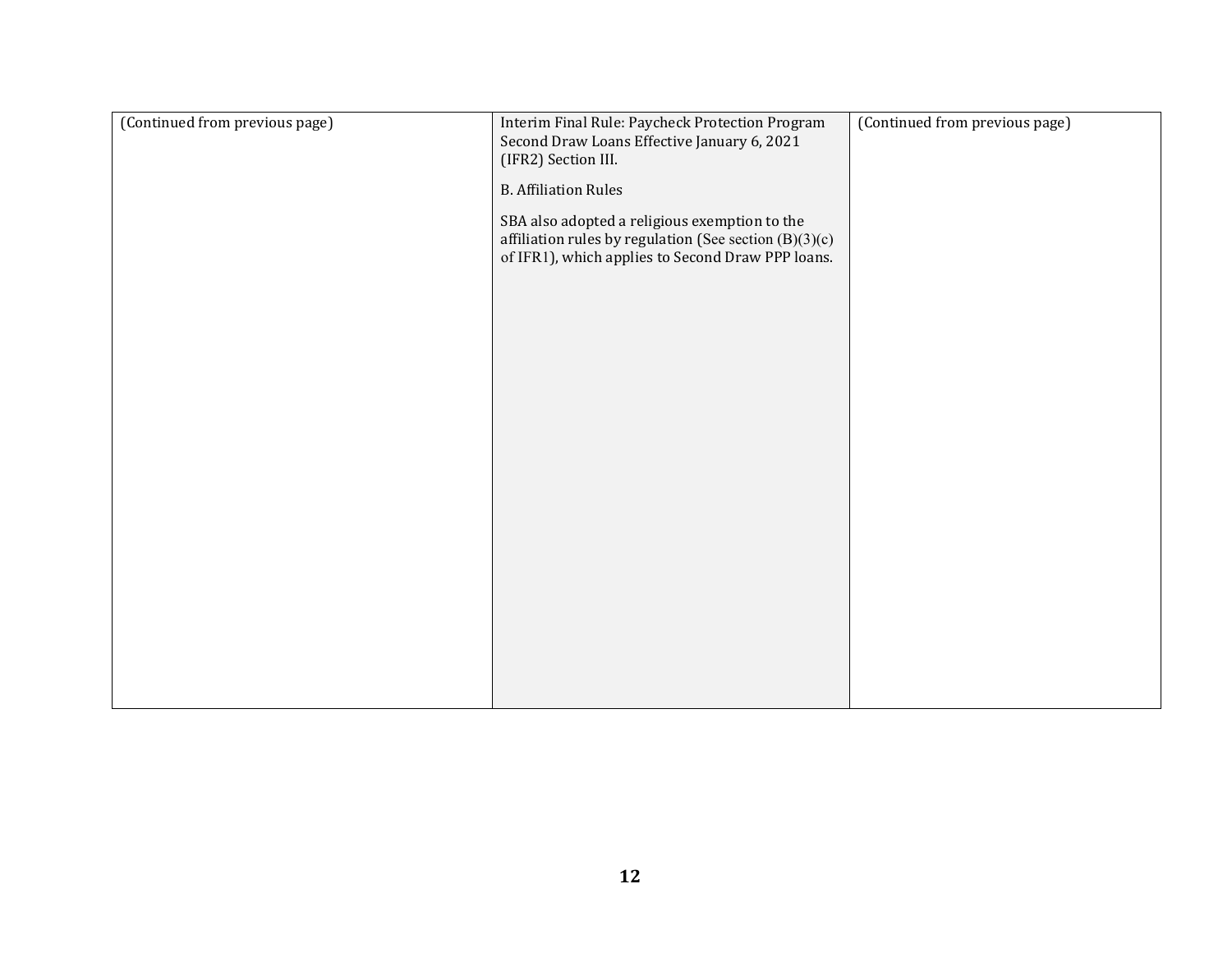| Section 314. Farm credit systems institutions.                                                                                                                                                                                                                                                                                                                                                                                                                                                                                                                                                                                                                                                                                                                                                                                                                                                                                                       | SBA did not issue an Interim Final Rule to address | SBA did not issue any additional guidance to                  |
|------------------------------------------------------------------------------------------------------------------------------------------------------------------------------------------------------------------------------------------------------------------------------------------------------------------------------------------------------------------------------------------------------------------------------------------------------------------------------------------------------------------------------------------------------------------------------------------------------------------------------------------------------------------------------------------------------------------------------------------------------------------------------------------------------------------------------------------------------------------------------------------------------------------------------------------------------|----------------------------------------------------|---------------------------------------------------------------|
| (b) Facilitation of Participation in PPP and Second<br>Draw Loans                                                                                                                                                                                                                                                                                                                                                                                                                                                                                                                                                                                                                                                                                                                                                                                                                                                                                    | Section 314 clause (b)(3) of the Economic Aid Act. | address Section 314 clause (b)(3) of the<br>Economic Aid Act. |
| (3) RISK WEIGHT. -                                                                                                                                                                                                                                                                                                                                                                                                                                                                                                                                                                                                                                                                                                                                                                                                                                                                                                                                   |                                                    |                                                               |
| (A) IN GENERAL. —With respect to the application of<br>Farm Credit Administration capital requirements, a<br>loan described in subparagraph (B)-                                                                                                                                                                                                                                                                                                                                                                                                                                                                                                                                                                                                                                                                                                                                                                                                     |                                                    |                                                               |
| (i) shall receive a risk weight of zero percent; and                                                                                                                                                                                                                                                                                                                                                                                                                                                                                                                                                                                                                                                                                                                                                                                                                                                                                                 |                                                    |                                                               |
| (ii) shall not be included in the calculation of any<br>applicable leverage ratio or other applicable capital<br>ratio or calculation.                                                                                                                                                                                                                                                                                                                                                                                                                                                                                                                                                                                                                                                                                                                                                                                                               |                                                    |                                                               |
| (B) LOANS DESCRIBED. - A loan referred to in<br>subparagraph $(A)$ is —                                                                                                                                                                                                                                                                                                                                                                                                                                                                                                                                                                                                                                                                                                                                                                                                                                                                              |                                                    |                                                               |
| (i) a loan made by a Farm Credit Bank described in<br>section 1.2(a) of the Farm Credit Act of 1971 (12 U.S.C.<br>2002(a)) to a Federal Land Bank Association, a<br>Production Credit Association, or an agricultural credit<br>association described in that section to make loans<br>under paragraph $(36)$ or $(37)$ of section $7(a)$ of the<br>Small Business Act (15 U.S.C. 636(a)) or forgive those<br>loans in accordance with section 7A of the Small<br>Business Act, as redesignated and transferred by<br>section 304 of this Act, and subparagraph (J) of such<br>paragraph (37); or (ii) a loan made by a Federal Land<br>Bank Association, a Production Credit Association, an<br>agricultural credit association, or the bank for<br>cooperatives described in section 1.2(a) of the Farm<br>Credit Act of 1971 (12 U.S.C. 2002(a)) under<br>paragraph (36) or (37) of section 7(a) of the Small<br>Business Act (15 U.S.C. 636(a)). |                                                    |                                                               |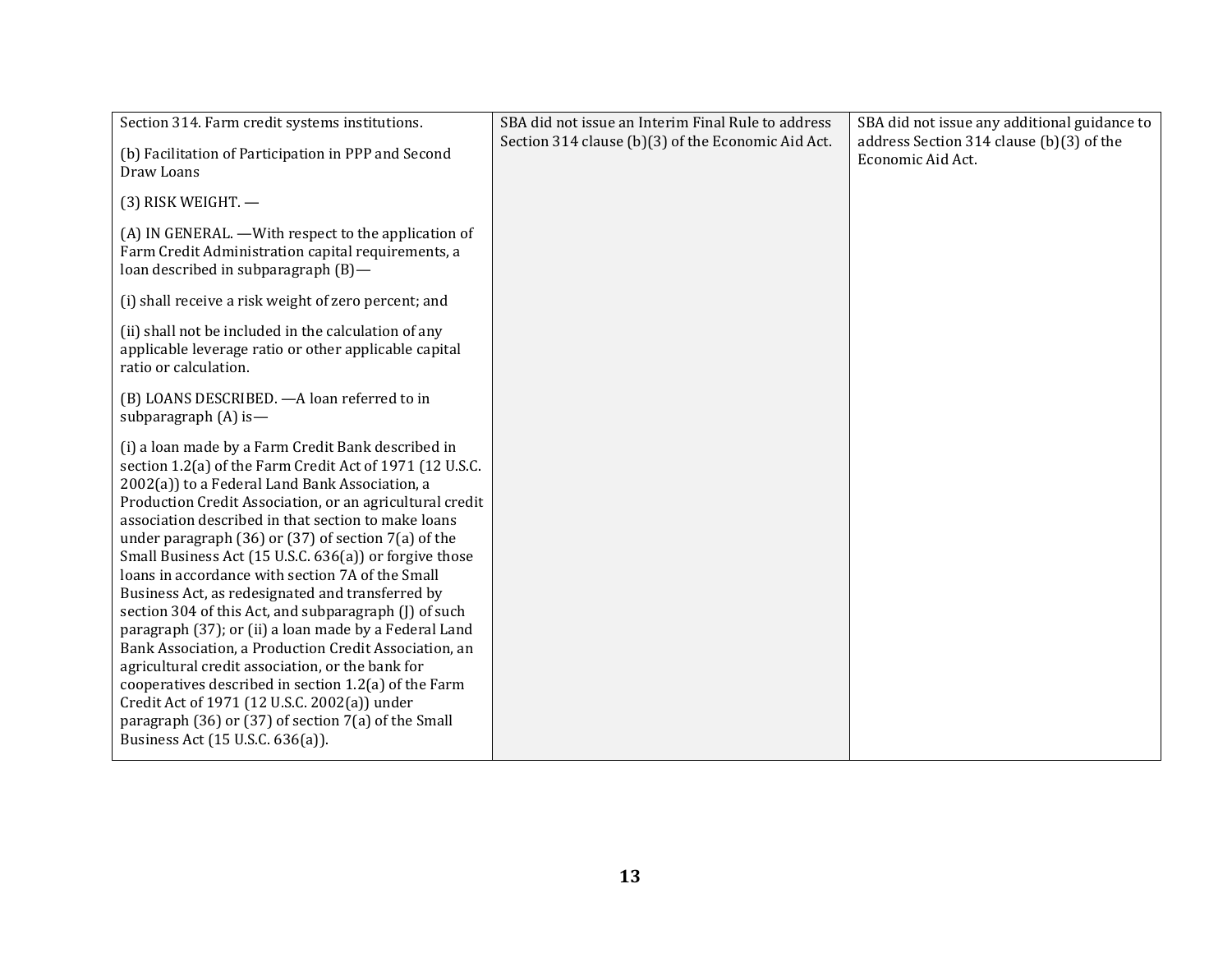# **Appendix IV: Management Comments**

SBA RESPONSE TO INSPECTION REPORT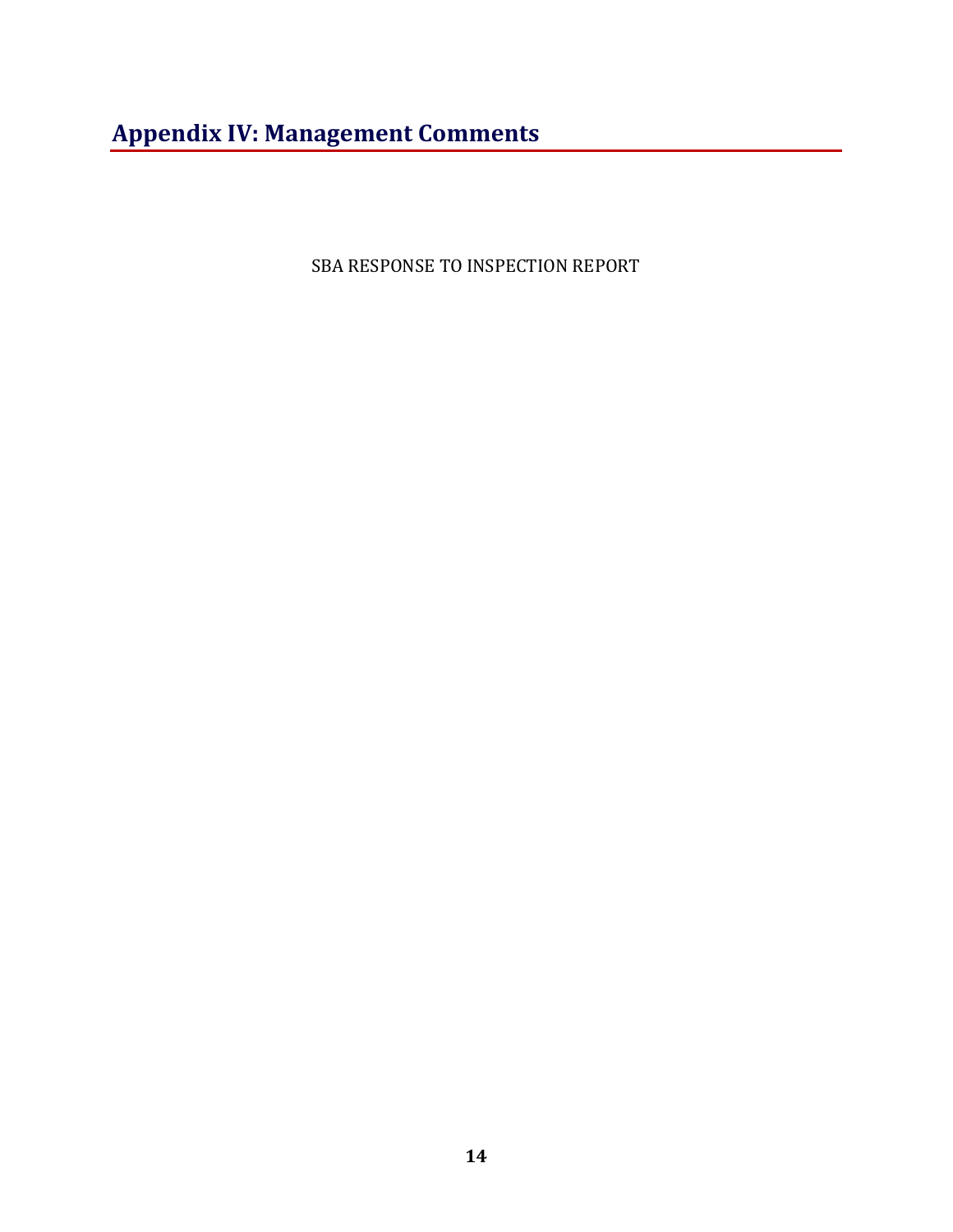

#### **U.S. SMALL BUSINESS ADMINISTRATION WASHINGTON, D.C. 20416**

- TO: Hannibal "Mike" Ware, Inspector General The Office of Inspector General (OIG)
- FROM: Patrick Kelley /s/ **Patrick Kelley** Associate Administrator, Office of Capital Access
- SUBJECT: Response to OIG Draft Report entitled "The Small Business Administration's Implementation of Recommended Controls and the Economic Aid Act"

DATE: June 22, 2021

Thank you for providing the Office of Capital Access the opportunity to respond to OIG's Draft Report entitled, "The Small Business Administration's Implementation of Recommended Controls and the Economic Aid Act", dated May 25, 2021. The OIG's audit objective for this draft report was to determine if SBA 1) considered prior key OIG recommendations to strengthen controls for ensuring eligibility and mitigating fraud and 2) implemented the PPP in accordance with the Economic Aid Act.

The Office of Capital Access (OCA) has the following comments with respect to the OIG recommendation:

**OIG Recommendation** – We recommend the Administrator direct the Associate Administrator of the Office of Capital Access to assess affiliation for faith-based organizations to ensure only eligible faith-based organizations receive the applicable PPP loans.

**SBA Response: SBA did not concur with this recommendation** because SBA committed that SBA will not assess, and will not require participating lenders to assess, the reasonableness of the faith-based organization's determination.

On April 15, 2020, SBA published an Interim Final Rule (IFR-2) in the [Federal Register,](https://www.federalregister.gov/documents/2020/04/15/2020-07673/business-loan-program-temporary-changes-paycheck-protection-program) 85 FR 20817, to exempt faith-based organizations from the application of SBA's affiliation rules for the Paycheck Protection Program (PPP) where such organizations would "otherwise be disqualified from participation in PPP because of affiliations that are a part of their religious exercise." SBA concluded that an exemption was required, or at a minimum authorized, by the Religious Freedom Restoration Act (RFRA) (Pub. L. 103-141). To effectuate the exemption, SBA authorized faith-based organizations to rely on a "reasonable, good faith interpretation" to determine whether the exemption would apply. SBA committed that "SBA will not assess, and will not require participating lenders to assess, the reasonableness of the faith-based organization's determination." 85 FR at 20820 (emphasis added.)